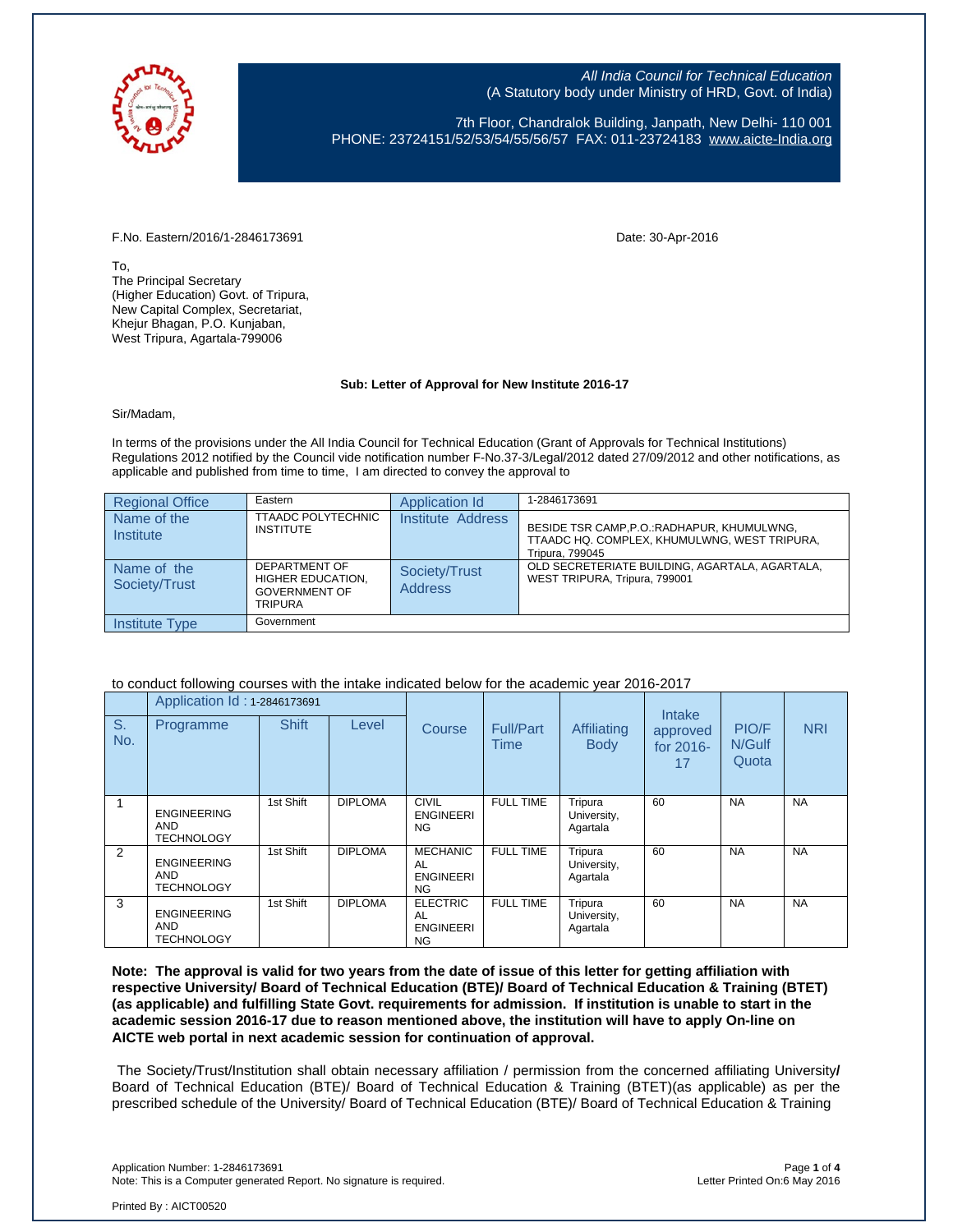All India Council for Technical Education (A Statutory body under Ministry of HRD, Govt. of India)



7th Floor, Chandralok Building, Janpath, New Delhi- 110 001 PHONE: 23724151/52/53/54/55/56/57 FAX: 011-23724183 [www.aicte-India.org](http://www.aicte-india.org/)

(BTET)(as applicable) Admission authority etc. The Applicant Society/Trust/Institution shall send information about commencement of the above courses to AICTE. In case the Institution is not in a position to commence the above mentioned courses for whatever reason during the two years period from the date of issue of this letter, the approval becomes invalid and the applicant Society/Trust/Institution shall make fresh application to AICTE for grant of approval as per the norms prevailing at that time.

All Institutions shall fulfill the following general conditions:

- 1. The management shall provide adequate funds for development of land and for providing related infrastructural, instructional and other facilities as per norms and standards laid down by the Council from time to time and for meeting recurring expenditure.
- 2. The admission shall be made only after adequate infrastructure and all other facilities, including the availability / recruitment of the required faculty are provided as per norms and guidelines of the AICTE.
- 3. The admissions shall be made in accordance with the regulations notified by the Council from time to time.
- 4. The curriculum of the course, the procedure for evaluation / assessment of students shall be in accordance with the norms prescribed by the AICTE and concerned affiliating university/ Board of Technical Education (BTE)/ Board of Technical Education & Training (BTET) (as applicable) wherever applicable.
- 5. The management of the Institution shall not close the Institution or the institution shall not discontinue any course(s) or start any new course(s) or alter intake capacity of seats without the prior approval of the Council.
- 6. No excess admission shall be made by the Institution over and above the approved intake under any circumstances. In case any excess admission is reported to the Council, appropriate action as per the notified regulations shall be initiated against the Institution.
- 7. The institutions shall not have any collaborative arrangements with any Indian and / or Foreign Universities for conduct of technical courses other than those approved by AICTE without obtaining prior approval from AICTE. In case any violation is reported to the Council, appropriate action as per the notified regulations shall be initiated against the Institution.
- 8. The Institution shall not conduct any course(s) in the field of technical education in the same premises / campus and / or in the name of the Institution without prior permission / approval of AICTE. If found so, appropriate action as per the notified regulations shall be initiated against the Institution.
- 9. The institution shall not conduct any non-technical course (s) in the same premises under any circumstances. In case any violation is reported to the Council, appropriate action as per the notified regulations shall be initiated against the Institution.
- 10. The institution shall operate only from the approved location, and that the institution shall not open any off campus study centers / extension centers directly or in collaboration with any other institution / university / organization for the purpose of imparting technical education without obtaining prior approval from the AICTE. If found so, appropriate action as per the notified regulations shall be initiated against the Institution.
- 11. The tuition and other fees shall be charged as prescribed by the Competent Authority within the overall criteria prescribed by the Council from time to time. No capitation fee shall be charged from the students / guardians of students in any form. If found so, appropriate action as per the notified regulations shall be initiated against the Institution.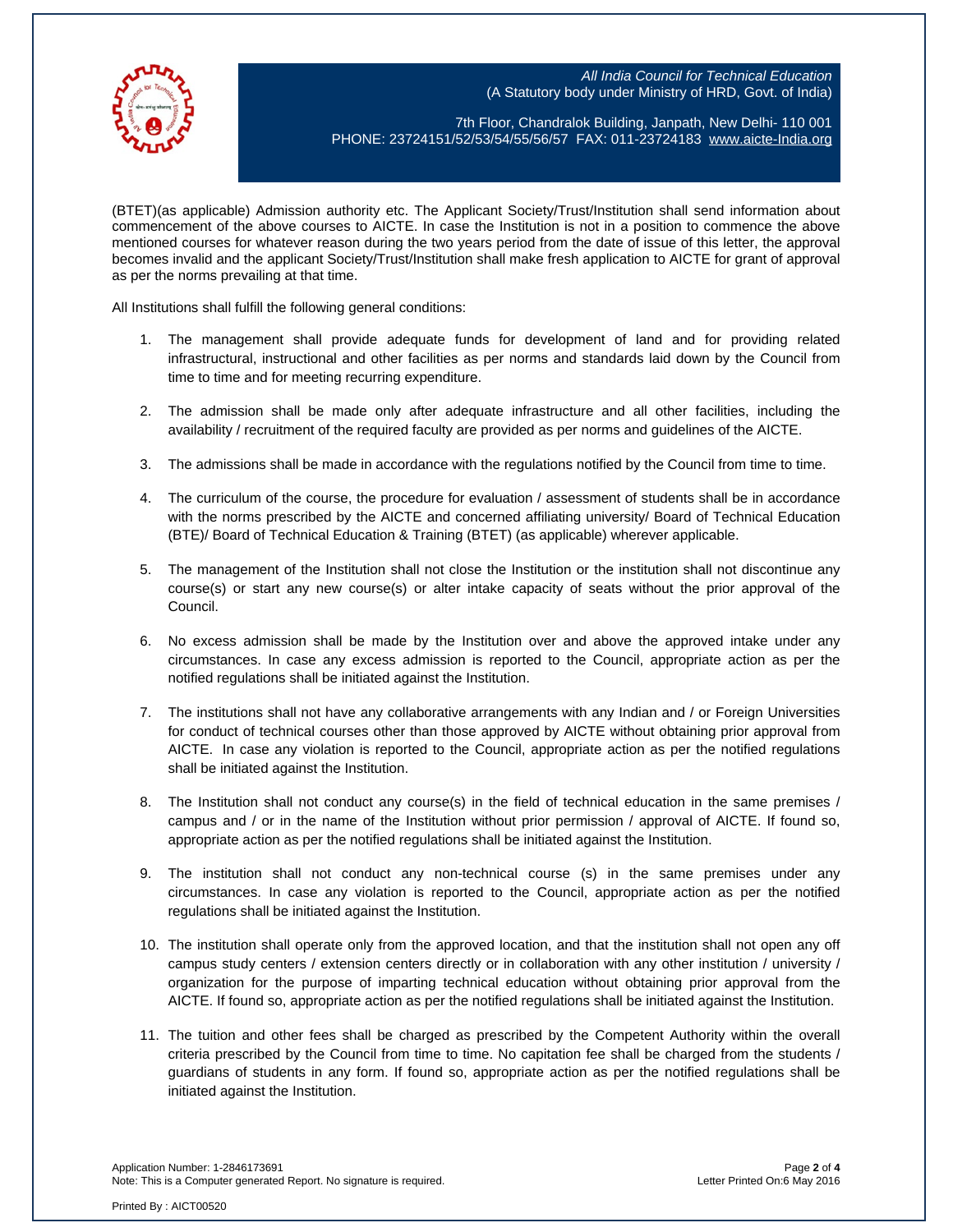



7th Floor, Chandralok Building, Janpath, New Delhi- 110 001 PHONE: 23724151/52/53/54/55/56/57 FAX: 011-23724183 [www.aicte-India.org](http://www.aicte-india.org/)

- 12. The accounts of the Institution shall be audited annually by a certified Chartered Accountant and shall be open for inspection by the Council or anybody or persons authorized by it.
- 13. The Director / Principal and the teaching and other staff shall be appointed in given time frame and selection shall be done according to procedures, qualifications and experience prescribed by the Council from time to time and pay scales are as per the norms prescribed by the Council from time to time.
- 14. The technical institution shall publish an information booklet before commencement of the academic year giving details regarding the institution and courses / programs being conducted and details of infrastructural facilities including faculty etc. in the form of mandatory disclosure. The information booklet may be made available to the stakeholders of the technical education. The mandatory disclosure information, as per directions in the AICTE website / Approval Process Handbook, shall be put on the Institution Website. The information shall be revised every year with updated information about all aspects of the institution.
- 15. It shall be mandatory for the technical institution to maintain a Website providing the prescribed information. The Website information must be continuously updated as and when changes take place.
- 16. If a technical Institution fails to disclose the information or suppress and / or misrepresent the information, appropriate action as per the notified regulations shall be initiated against the Institution.
- 17. AICTE may carry out random inspections round the year for verifying the status of the Institutions to ensure maintenance of norms and standards.
- 18. AICTE may also conduct inspections with or without notifying the dates to verify specific complaints, to verify adherence to AICTE norms & standards, and to verify any mis-representation, violation of norms & standards, mal-practices etc.
- 19. The Institution by virtue of the approval given by Council shall not automatically become claimant to any grant-in-aid from the Central or State Government.
- 20. In the event of a student / candidate withdrawing before the starting of the course, the wait listed candidates should be given admission against the vacant seat. The entire fee collected from the student, after a deduction of the processing fee of not more than Rs. 1000/- (Rupees one thousand only) shall be refunded and returned by the Institution / University/ Board of Technical Education (BTE)/ Board of Technical Education & Training (BTET)(as applicable) to the student / candidate withdrawing from the program. It would not be permissible for Institutions and Universities to retain the School / Institution Leaving Certificates in original to force retention of admitted students.
- 21. The Institute shall take appropriate measures for prevention of ragging in any form, in the light of AICTE regulation "Prevention and Prohibition of Ragging in Technical Institutions, Universities including Deemed to Universities imparting technical education" Regulation 2009 (F.No. 37-3/Legal/AICTE/2009 dated 01/07/2009). In case of failure to prevent the instances of ragging by the Institutions, the Council shall take appropriate action as per the notified regulations.

The Management of the Institute shall strictly follow further conditions as may be specified by the Council from time to time. The Council may withdraw the approval, in case it observe any violation of the above conditions and / or nonadherence to the norms and standards prescribed by the Council, mis-representation of facts and submitting factually in correct information to it.

> **Prof. Alok Prakash Mittal Member Secretary, AICTE**

Application Number: 1-2846173691 Page **3** of **4** Note: This is a Computer generated Report. No signature is required.